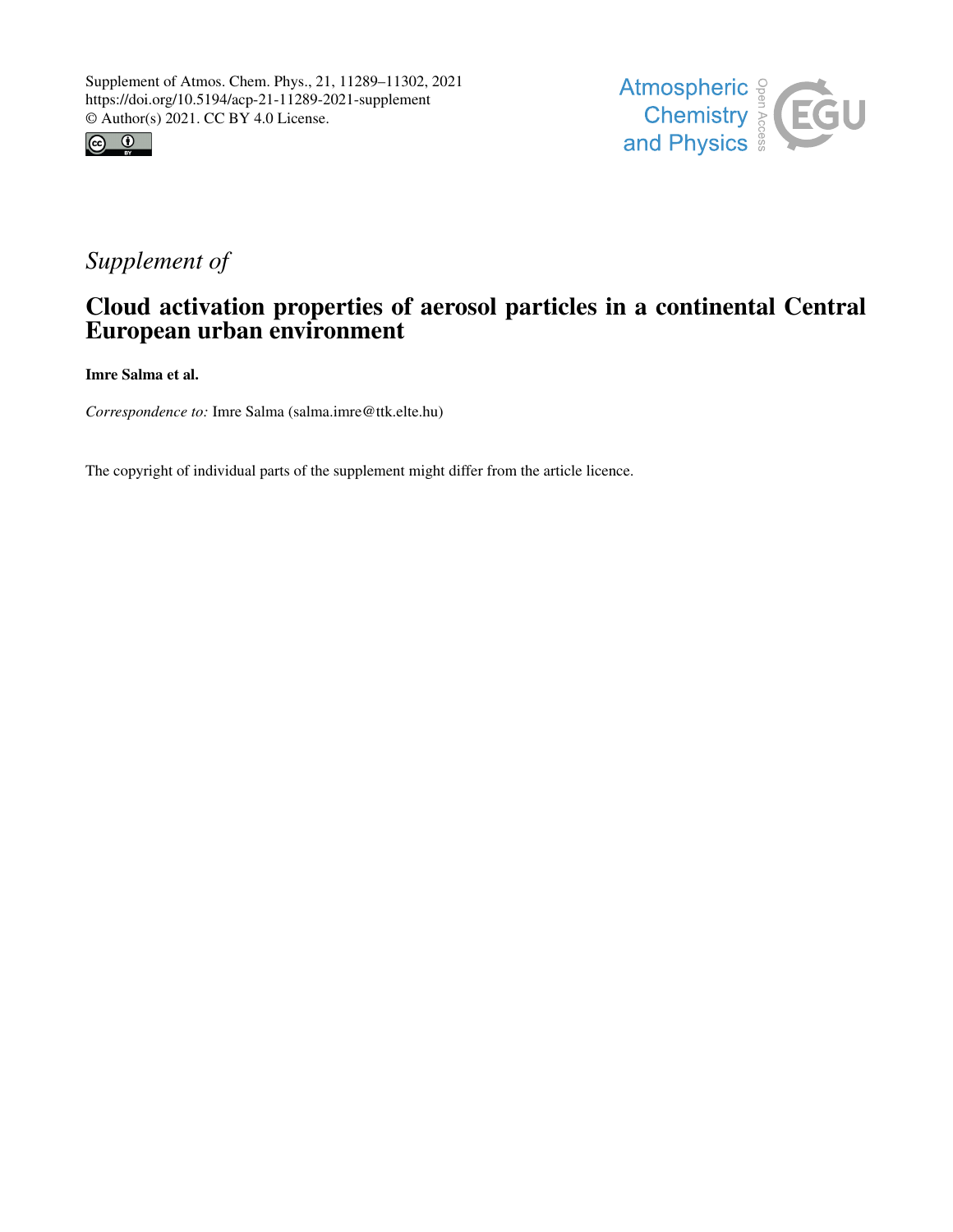**Table S1.** Ranges and medians of the hourly mean ambient air temperature (*T*, in ºC), relative humidity (RH, %), wind speed (WS, m s<sup>-1</sup>), global solar radiation (GRad>10 W m<sup>-2</sup>; W m<sup>-2</sup>) and atmospheric pressure (*P*, hPA) at the measurement location in each month of the measurement year.

| Month and<br>statistics           | $\overline{T}$        | <b>RH</b>                     | <b>WS</b>         | GRad             | $\boldsymbol{P}$          |
|-----------------------------------|-----------------------|-------------------------------|-------------------|------------------|---------------------------|
| April<br>Min<br>Median<br>Max     | 0.7<br>13.8<br>28.5   | 12<br>41<br>91                | 0.2<br>1.9<br>7.5 | 10<br>415<br>858 | 994.2<br>1006.5<br>1019.4 |
| May<br>Min<br>Median<br>Max       | 5.9<br>14.8<br>26.9   | 28<br>74<br>100               | 0.3<br>1.6<br>4.7 | 11<br>199<br>921 | 988.3<br>998.6<br>1009.2  |
| June<br>Min<br>Median<br>Max      | 15.5<br>24.4<br>34.8  | 25<br>60<br>98                | 0.2<br>1.7<br>6.0 | 10<br>453<br>940 | 996.9<br>1002.7<br>1011.8 |
| July<br>Min<br>Median<br>Max      | 14.9<br>23.5<br>36.6  | 24<br>51<br>99                | 0.3<br>1.6<br>4.6 | 10<br>432<br>939 | 987.6<br>1000.2<br>1009.2 |
| August<br>Min<br>Median<br>Max    | 14.5<br>24.2<br>35.0  | 25<br>60<br>95                | 0.2<br>1.5<br>4.4 | 10<br>385<br>890 | 995.1<br>1002.6<br>1011.3 |
| September<br>Min<br>Median<br>Max | 9.2<br>18.3<br>32.2   | 27<br>60<br>98                | 0.3<br>1.4<br>5.4 | 10<br>308<br>766 | 993.8<br>1004.0<br>1016.3 |
| October<br>Min<br>Median<br>Max   | 2.8<br>14.1<br>24.9   | 36<br>70<br>95                | 0.2<br>1.2<br>6.6 | 11<br>255<br>616 | 989.8<br>1004.9<br>1014.3 |
| November<br>Min<br>Median<br>Max  | 2.2<br>9.9<br>18.2    | 46<br>86<br>100               | 0.3<br>1.5<br>6.0 | 11<br>86<br>429  | 982.3<br>998.9<br>1011.6  |
| December<br>Min<br>Median<br>Max  | $-5.7$<br>4.1<br>14.6 | $\boldsymbol{0}$<br>84<br>100 | 0.0<br>1.8<br>6.7 | 10<br>97<br>344  | 972.7<br>1005.2<br>1024.7 |
| January<br>Min<br>Median<br>Max   | $-3.7$<br>0.3<br>14.9 | 41<br>89<br>100               | 0.3<br>1.3<br>7.1 | 10<br>74<br>354  | 990.1<br>1015.1<br>1033.0 |
| February<br>Min<br>Median<br>Max  | $-0.3$<br>6.9<br>17.4 | 25<br>63<br>96                | 0.3<br>1.7<br>7.7 | 10<br>203<br>566 | 980.8<br>1005.2<br>1019.4 |
| March<br>Min<br>Median<br>Max     | $-0.4$<br>8.0<br>20.6 | 13<br>56<br>100               | 0.2<br>1.8<br>6.6 | 10<br>243<br>807 | 984.1<br>1004.4<br>1017.8 |